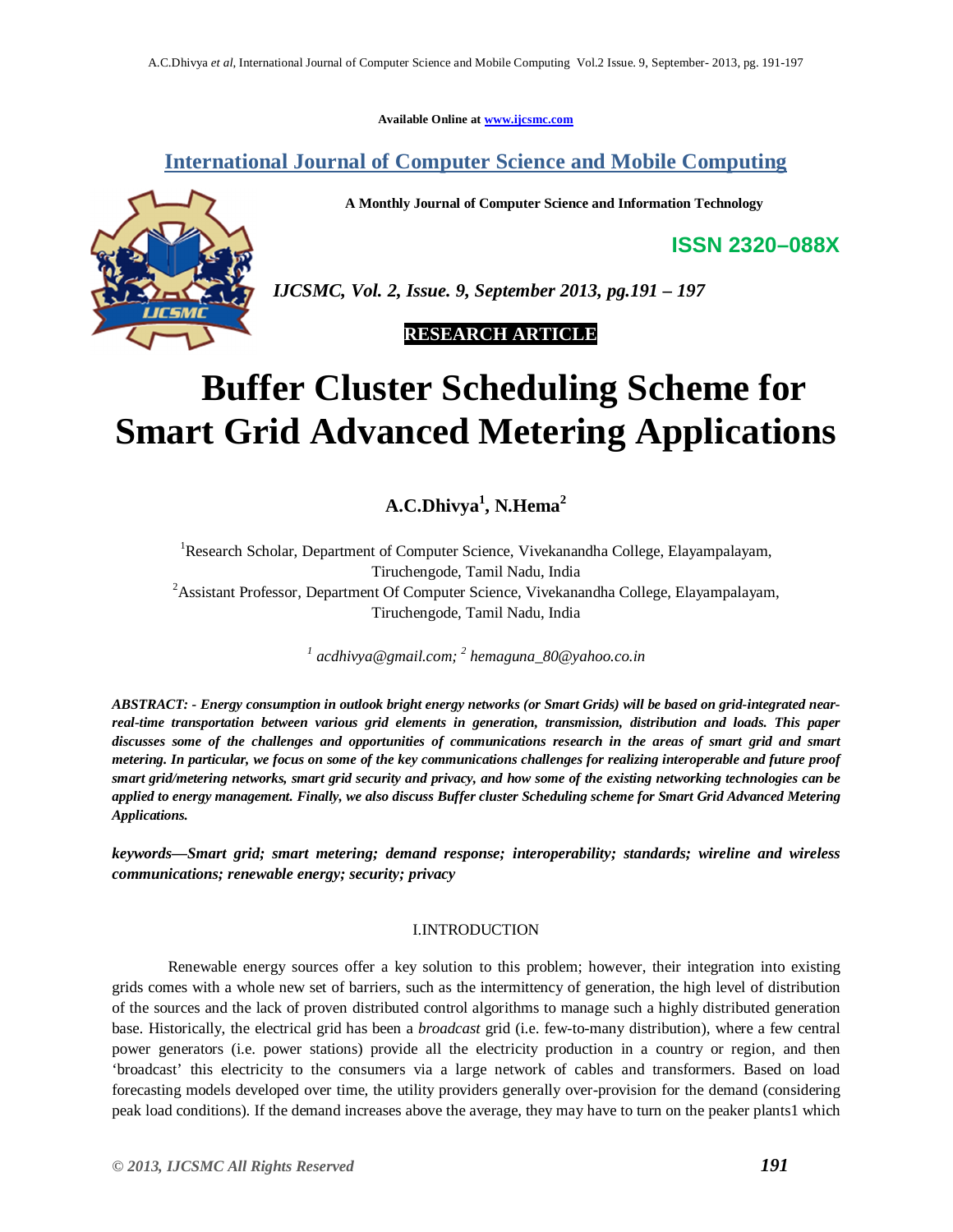use non-renewable sources of energy (e.g. coal fired plants) to generate additional supply of energy to cope with the demand. The provisioning for peak load approach is wasteful when the average demand is much lower than the peak because electricity, once produced, has to be consumed as grid energy storage is expensive [2]. Secondly, setting up and maintaining the peaker plants are not only environmentally unfriendly but also expensive. Also, given the increasing demand for energy, it may be difficult, perhaps impossible in the longer run, to match the supply to this peak demand. What is attractive in such a situation then, is to match the demand to the available supply by using communication technology (two way communications between the grid and the customer premises) and providing incentives (e.g. through variable pricing) to the consumer to defer (reschedule) the load during times when the expected demand is lower so as to improve utilization of the available capacity. This necessitates the flow of metering information from the customer premises to the grid to identify the demand, and control information (e.g. pricing information) in the other direction to coerce the customer into adapting their demand. As mentioned earlier, since the legacy grid is a broadcast grid, this motivates the need for a communications infrastructure and protocols to support the aforementioned functionalities. While the legacy grid has served well for the last century or so, there is a growing need to update it, from the points of view of both the aging infrastructure and the new environmental and societal challenges. As a result, national governments and relevant stakeholders are making significant efforts in the development of future electrical grids or Smart Grids.

A smart grid is an intelligent electricity network that integrates the actions of all users connected to it and makes use of advanced information, control, and communications technologies to save energy, reduce cost and increase reliability and transparency. Development of this new grid will require significant efforts in technology development, standards, policy and regulatory activities due to its inherent complexity. A proper demand management through the smart grid technology has the potential to yield significant savings in the generation and transmission of energy. This is mainly due to the reduction of number of peaker plants needed to cater for peak demand that occurs only a small percentage of time. For example, it has been reported in [3] that in Europe, five to eight percent of installed capacity is used only one percent of the time. By deferring the peak demand to off peak Times, the capacity and transmission cost could be reduced up to 67 billion euros in Europe [3]. An annual potential value generation up to 130 billion dollars by 2019 has been forecast by McKinsey in [4] for a fully deployed smart grid in the US. The work in [5] states that even a conservative estimate of potential saving due to grid modernization is 40 billion dollars per year. In addition to the direct savings, there are many important economical and societal benefits such as reduction of CO2 emissions, integration of renewable energy, elimination of regional blackouts and reduced operational costs via for example automated meter readings.

#### II.RELATED WORK

One of the most important issues in smart grid (as Defined in the us energy independence and security act Of 2007 [1]) is to provide a reliable and secure two-way end to End communications system for the advanced metering Infrastructure (ami). The aim system aims at providing Consumers with knowledge of their energy usage and the Capability of monitoring and controlling the electrical system Components. While networking technologies and systems have Been greatly enhanced, the smart grid faces challenges in Terms of reliability and security in both wired and wireless Communication environments. For instance, smart home appliances represent a major part of the smart grid vision of improving energy efficiency and they have to communicate with entities and players in other smart grid domains via Home area networks and neighborhood area networks. For Inter-operable networks, the appropriate use of wired and Wireless technologies has been the main focus for smart grid Last mile communication networks. One example of the latter power line communication (plc) [2], which is receiving Considerable attention for home area networking applications. At the same time, wireless lan (wlan) techniques, such As the ieee 802.11 family of standards [3] with their maturity And cost effectiveness, have been extensively deployed for Wireless access and home entertainment. However, to provide A large coverage area for aim in residential areas, multi-hop Communication is vastly favored over long-range single-hop Links. Indeed, the benefit of multi-hop transmissions is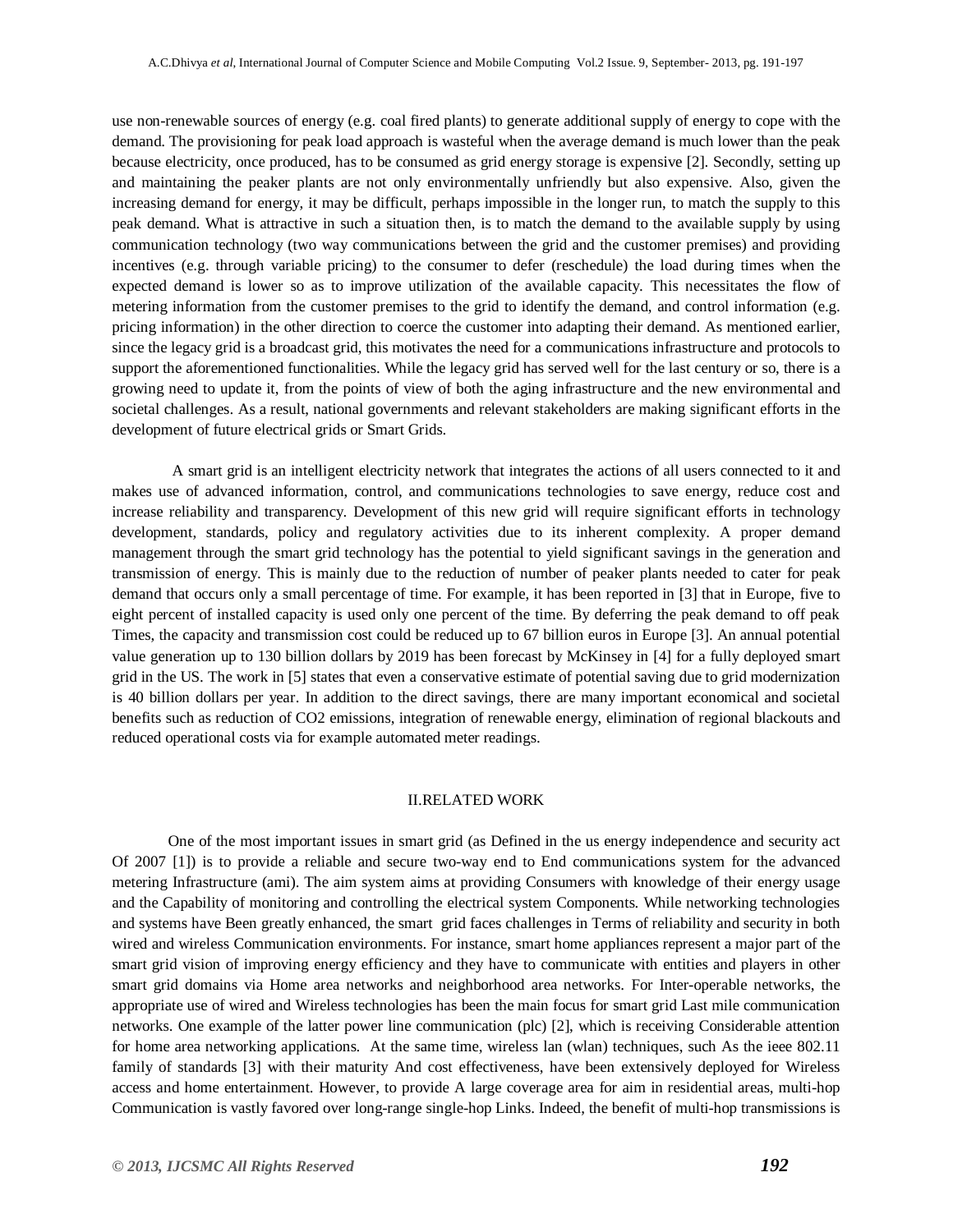that Of combating the rapid decay of the received electromagnetic Signal strength, as the communication distance increases. Although there has been a tremendous advancement in mesh networking, from the architectural point of view, the ami Network should be designed to ensure a high degree of Reliability, self-configuration, and selfhealing. Meeting these Requirements depends not only on the selection of a mesh Routing protocol, medium access control (mac) protocols, And physical (phy) layer, but also on the nature of the traffic At its application layer. For example, the time- varying traffic generated under emergency Situations poses a significant challenge in ensuring The reliability and timeliness of the smart grid network.

In Particular, outage management is one example where a system expects to receive power outage notifications and an exchange of information among all the meters. This situation tends to Increase traffic load, resulting in severe network congestions. Furthermore, in a multi-hop mesh network, a meter which represents a mesh node, should not only transmit its own Generated packets, but also those received from neighboring Meters. In the case of a conventional neighborhood area network, a Residential area is normally divided into separate regions where Meters (i.e., mesh nodes) in each region communicate with the Ami head end through their local gateway point. Under such Conditions, meters closer to the local gateway (i.e., last hope Nodes) are expected to experience more severe congestion Than those further away and this could create a bottleneck, Especially under outage conditions. In order to allow collective Participation in the routing, it is advantageous to combine all The subnetworks into a larger network with multiple gateways Where meters can access to any of the gateways based on local Traffic activity [4]. Multiple gateway networks, also known as any-cast Services, Have been an important issue for internet access. Their Function is to provide a mechanism that can select one of Many servers in the network [5], [6]. For mobile ad-hoc and Sensor networks, any-cast communications can be applied in Situations where there are multiple sinks in the network and the main strategy is to find the nearest sink [7]–[9].with these Networks another challenge arises from the shared medium if a Mac/csma (carrier sensor multiple access) protocol, such As ieee 802.11, is used. In this situation, interference due to Traffic flows sharing the same path as well as other traffic using Different links, could affect the network throughput and delay Performance. Recently, there has been increasing interest in the design of distributed csma algorithms at the mac layer to maximize network performance [10]–[15]. In [12] a csma Algorithm with a rate control has been proposed for multi-hop Networks. The combined algorithm can achieve an optimal Performance under ideal conditions. The authors in [12] have also expanded their analysis for any-cast and multi-cast services, which are presented in the appendix in [13]. However, the analysis which is based on the assumption of continuous Back-off time and instantaneous channel feedback ignores the Effect of collusion. Although csma-based algorithms have Shown a throughput optimality, their delay performance for Practical applications can be worse than that of the max- Weight algorithm [10], [11], [15], [16]. The basic concept Of the max-weight (also known as back-pressure) algorithm For a multi-hop network was first introduced in [17].

It will Schedule any packet through a specific route according to the Queue-length difference of each single-direction single hop Link. Essentially, the scheduling algorithm presented in [17] Endeavors to mitigate the queue length difference between any Pair of mesh nodes in the network to the maximum extent. They provide a statistical analysis to prove that the algorithm is able to achieve the maximum stability region, albeit without providing any distributed solution. Since then, this algorithm has found its application in many areas of wired or wireless Communication systems [18]–[24]. Additionally, a large number of variants of the algorithm were put forward with different Objective functions (of) in wireless multi-hop networks. For instance, in [25], the authors modify the of so that Head-of-the-line packet delays are taken into consideration. In [26], [27], a related delay-based index policy that provides Exponential weight to the delay (the so-called exponential Rule) is shown to be throughput-optimal. The authors of [28] consider a single transmitter connecting to a number of destinations Via an ad-hoc network. A separate queue is maintained for each destination at each relay node.

However, the delay Performance of the original back-pressure algorithm [17] may become uncontrollable for the following two reasons. Firstly, given *f* classes of flows in the entire ad-hoc network, which are distinguished by the destination, *f* queues remain at each Mesh node, although only one queue is served at a time. Based On this structure, the complexity of maintaining the queuing Data at each node increases proportionally with the number of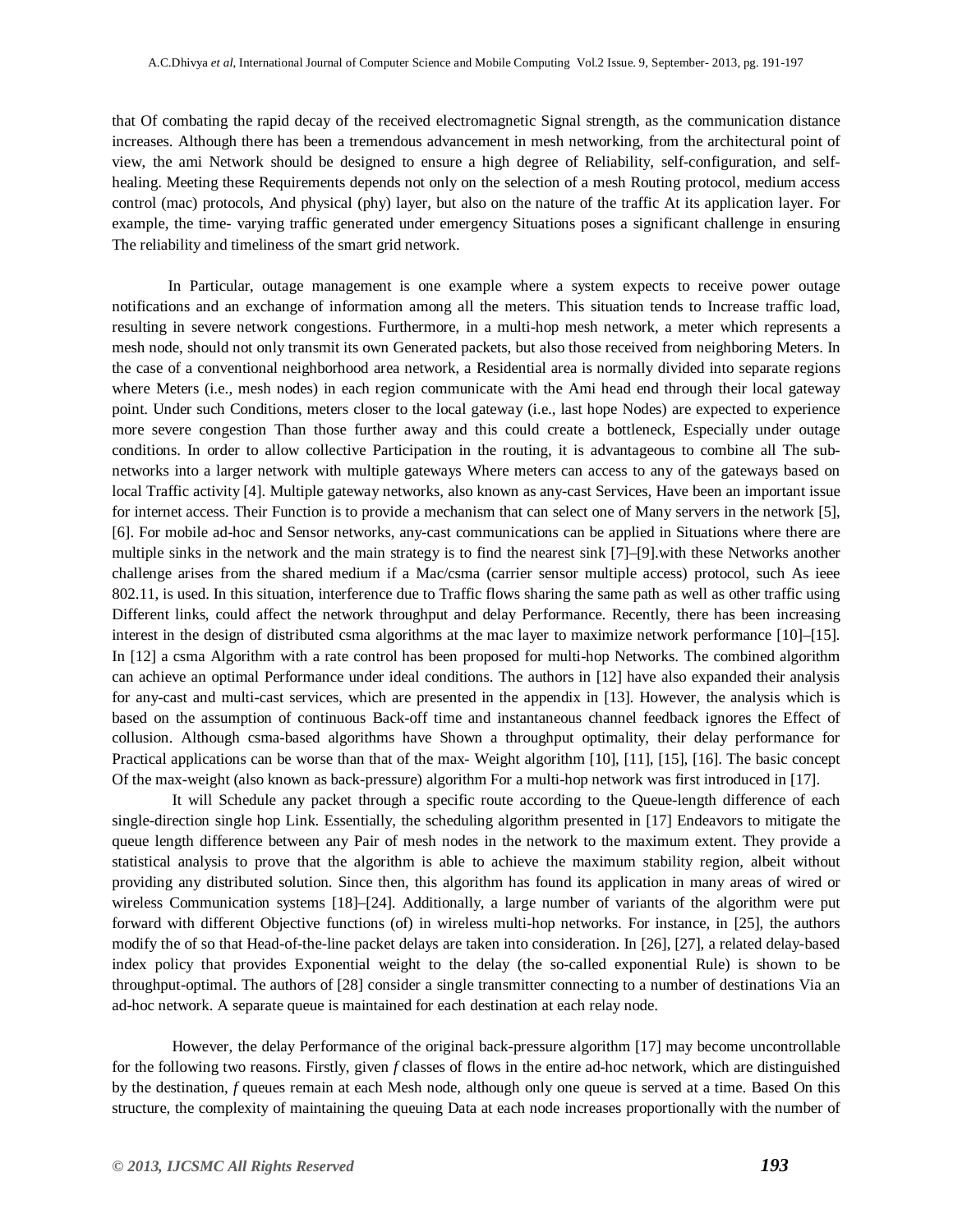Potential destinations, which further increases the delay of the Original back pressure algorithm. Secondly, due to a lack of Contribution from the hop-count to the of, it is quite possible that the original back-pressure algorithm in [17] may route some packets through a much longer route rather than the Shortest path to the obliged destination. Against this background, the main objective in this paper is to design a low complexity max-weight distributed routing Algorithm that can achieve a low delay performance. Therefore, our first contribution is to propose a hopcount based Single-class back-pressure scheduling algorithm, which can significantly reduce the delay when compared with the Original back pressure algorithm [17]. For instance, the Authors of [29] have put forward a novel of for the centralized Algorithm, which jointly takes into account the hop-count as Well as the queuing data waiting in the buffer for each Node's concern. However, each packet has a single destination, which doesn't change the multi-class queuing data structure Maintained at each node where a separate queue is maintained for every class of packets. Since the destination of each new Packet injected into the mesh network was determined and could be any of the nodes constituting the network, the hop Counts to all potential destinations need to be obtained from Time to time. This definitely adds to the traffic load, as well As the complexity of calculating of, hence increasing the Delay of the proposed algorithm. As opposed to previous works [17], [25]–[29] our second Contribution is to embed our proposed scheduling Algorithm into a multi-gate dynamic network structure, where the Destination of any packet injected is not fixed beforehand. In other words, the final destination may vary as the packet Passes through each relay-node and cannot be determined, until it reaches the final destination. Given this flexibility, the Processing delay is significantly reduced as only one queue needs to be maintained at each node. Based on the above distinct features of the proposed algorithm compared with the Original back-pressure algorithm [17], our next contribution is to quantify the stability region and analyze the reduction of the overall network delay, which is a result of employing Our scheduling algorithm. We will analyze the contradictory Impact of the key parameters employed by the of of our Algorithm to enhance the throughput and reduce the delay, Which leads to the necessity of finding appropriate values For the parameters, so that a tradeoff between enhancing The stability region and reducing the network delay can be Maintained. Additionally, we prove that the network is able to remain stable as long as the arrival rate vector lies inside the Stability region. The scheduling solutions presented by all the above mentioned Back-pressure based algorithms, i.e. [17], [29], are achieved by optimizing the centralized of is via exhaustively searching all possible scheduling solutions. These centralized Algorithms require too much time and complexity to implement in the context of ad-hoc wireless communication. Thus, a large variety of distributed algorithms, such as those of [30]–[36] were proposed to apply the featuring the Centralized algorithms. Our fourth contribution is to derive the distributed from the centralized of used by our Scheduling algorithm, so that it can be used for practical Implementation. Finally, for our implementation we use an extended experimental test-bed developed in [4]. This test bed Consists of four gateways and 48 mesh nodes where each Node is generating variable bit rate (vbr) traffic, which are then forwarded towards the master gateway as their final Destination.

### III. METHOD OF SCHEDULING ALGORITHM

Buffer clustering schedule scheme to be applied, through which, the traffic will reflect a certain impact on the nodes taking into account the EC trade-offs. Wireless devices should consider the incoming traffic, in order to adapt and reflect a certain feedback to the EC mechanism. A Middleware which hosts traffic changes and has a direct impact through the estimated scheme presented in Section III.B is shown in Figure 1. Figure 1 shows a cross layer interaction through a mechanism for traffic wariness in an end-to-end manner. In particular, real-time media traffic such as voice and video typically have high data rate requirements and stringent delay constraints, whereas wireless nodes generally have limited or momentarily connectivity. The proposed middleware enables the data packets to be traversed and manipulated through the utilized Data Link, Network, and Transport layers by considering the traffic awareness mechanism and the model for volume estimation to be reflected on these layers. The proposed traffic-aware mechanism evaluates (after the bootstrap process of the system) the estimated (quantified as Volume/Capacity) traffic that is destined for each node. In this way it enables –through the proposed mechanism- estimation for the next slot sleep duration of the node. This evaluation is performed in an interactive way through the mechanism in Section III.B.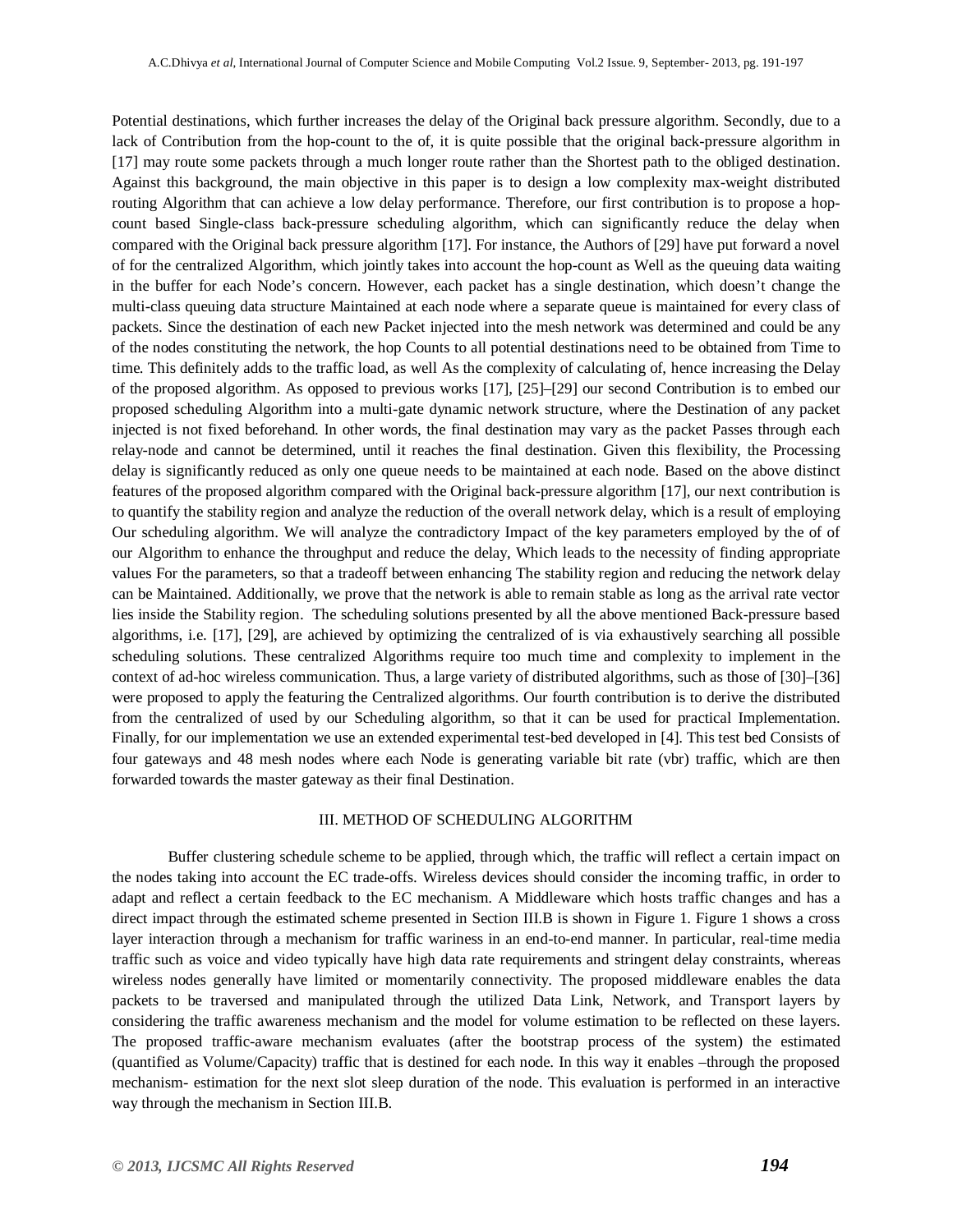These mechanisms are performed in order to tune the wireless interface of each device to sleep/wake according to the activity of each individual device in the resource exchanging path. Packet classification methodology was utilized as in [15] in order to mark the packets that are exchanged whether they are delay sensitive or not. In turn, if packets are considered as delay sensitive, strict deadlines are applied by the sender, according to the specifications set in the network. In the case where packet deadlines cannot be satisfied, then cached packets of nearby nodes, enable recovery using the promiscuous caching [18]. This mechanism enables the resources' replication and increases the resource sharing reliability [18]. The quantitative mechanisms shown in Figure 1, are depicted in the following sections with the quantitative analysis. Generic combined with clustering s are efficient search methods based on principles of natural selection and population genetics. They use randomized operators operating on a population of candidate solutions to generate a new population of candidates in the search space (Goldberg [8]). For any GA, a chromosome representation is needed to describe each individual in the population of interest. Each individual or chromosome is made up of a sequence of genes from a certain alphabet. Though the alphabet was limited to binary digits in Holland's original design [13], other very useful problem-specific representations of an individual or Chromosome for function optimization has also been proposed. GAs can search the solution space for optimal solutions very efficiently by using evaluation and genetic operator functions to maintain the useful schema in the population. For example, in a chromosome with a binary string representation of length eight, the string  $101\# \# \# \#$ , where the # represents a "wild card", either 0 or 1, is a schema. Other types of schema are possible also. Individuals exhibiting a schema which results in higher fitness will have a higher probability of survival by the selection process in each generation and thereby will have a higher probability of being selected for mating and generating offspring which are likely to exhibit the same schema. (Mating is accomplished by the crossover operator function, in which the pair of mating chromosomes exchanges substrings to produce a pair of offspring.) The new offspring usually include improved solutions since they tend to inherent the good schema, i.e., the good schema persist in the population over multiple generations. This has been discussed in detail by Michalewicz [18]. This section provides only a brief introduction of GAs; interested readers are referred to the excellent book by Goldberg.

#### IV.EXPERIMENT RESULT

We start our analysis by first looking at the scenario with fixed number of UEs per sector and full-buffer traffic model. Only one CC is configured with 10 MHz bandwidth in this scenario. Fig. 3 shows the average throughput gain versus different number of UEs per sector. The reference scenario is single cluster scheduling without MU-MIMO. The gain of dual-cluster scheduling over single cluster scheduling increases as the number of UEs increases until reaching the maximum value at certain point, i.e., 6 UEs per sector in our case. Then the dualcluster scheduling gain gradually decreases as the number of UEs increases. That is because when the number of UEs per sector is low; with dual-cluster scheduling UEs have more chance to exploit frequency diversity than single cluster. But when the number of UEs per sector is high, the gain brought by dual-cluster scheduling is decreasing due to multiuser diversity gain. MU-MIMO gain increases monotonically as the number of UEs increases due to the reason that higher number of UEs will bring higher multi-user diversity. When MU-MIMO is combined with dualcluster scheduling, the average throughput gain can be up to 56% with 10 UEs per sector compared with single cluster scheduling without MUMIMO. It is much higher than the sum of gains brought by dual-cluster scheduling alone and MU-MIMO alone because dual-cluster scheduling allows to fully exploiting the gain of MU-MIMO. Therefore it is recommended that dual-cluster scheduling is used in combination with MU-MIMO. Next we evaluate the performance of multi-cluster scheduling with MU-MIMO and CA in bursty traffic model. Two CCs, each with 20 MHz bandwidth, are configured. Fig. 4 shows the cell edge user throughput versus the offered load in different scenarios. It is shown that the coverage of LTEA UEs is almost the same as that of Rel'8 UEs. In other words, there is no gain in coverage by applying multi-cluster scheduling or CA in uplink. That is because at the cell edge, UEs usually experience high path loss and are limited by the maximum transmission power. In fact, with LAPC deployed, cell edge UEs are configured to transmit with maximum power. Even if those cell edge LTE-A UEs are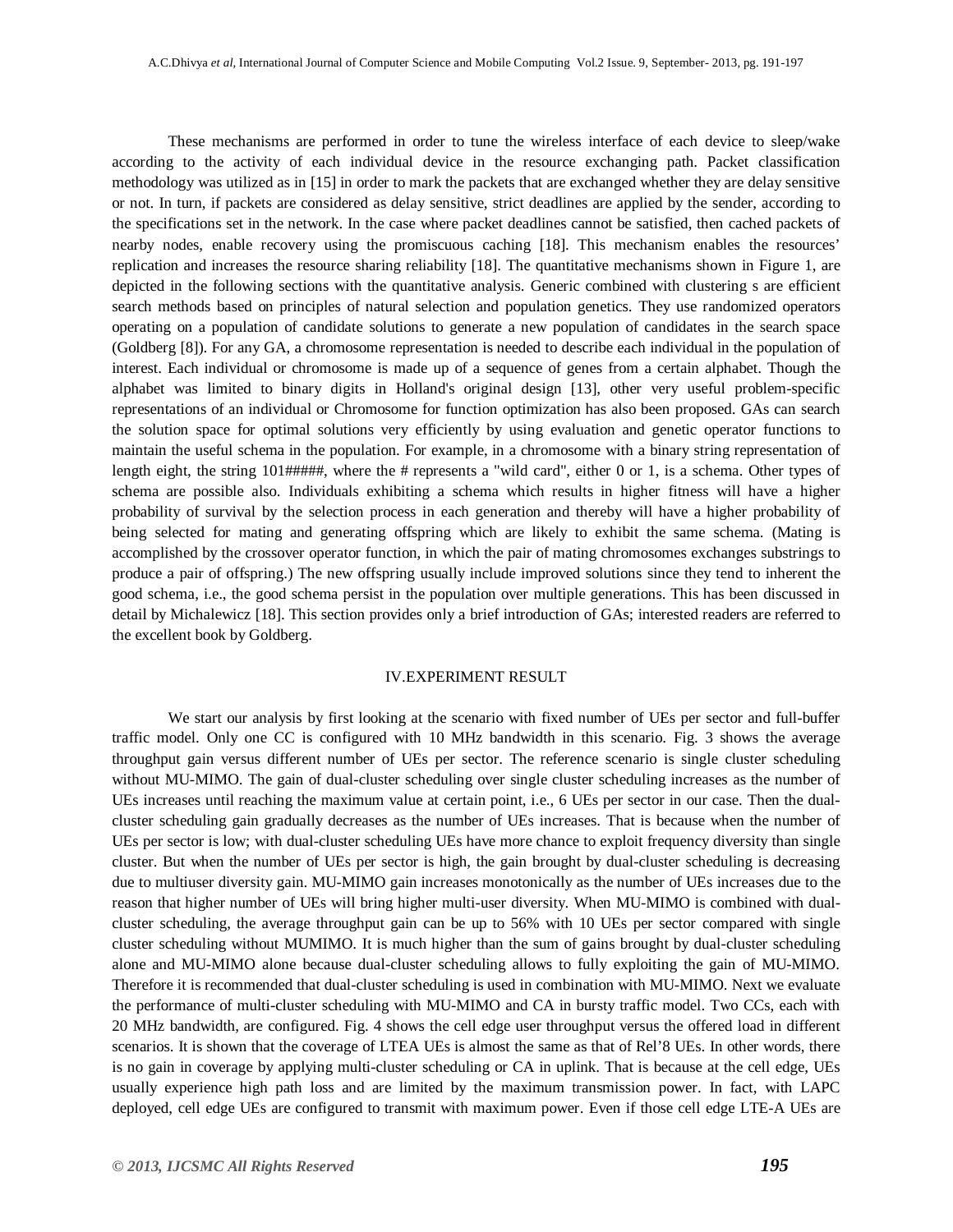assigned to multiple clusters and CCs, they do not have sufficient power to exploits the increased transmission bandwidth, and may even result in a performance loss due to the effect of MPR. Therefore, cell edge LTE-A UEs are assigned on only one cluster and one CC, which results in almost the same coverage performance compared with Rel'8 UEs. Fig. 5 shows the average user throughput versus the offered load in different scenarios.



Fig.1. Average user throughput under different traffic loads in different Scenarios,2\*20 MHz with finite-buffer bursty traffic model

With CA and multi-cluster scheduling, the average user throughput of LTE-A UEs is significantly higher than that of Rel'8 UEs. In our proposed CC selection algorithm, we distinguish between power-limited and non-powerlimited LTE-A UEs based on users' path loss. Power-limited LTE-A UEs are assigned on only one CC and single cluster so that they will not experience any loss from being scheduled over multiple CCs and clusters, while LTEA UEs not operating close to their maximum transmission power are assigned on multiple CCs and dual clusters so that they can benefit from the advantages of CA (i.e., increased transmission bandwidth) and multi-cluster scheduling



Fig.2. Cell edge user throughput under different traffic loads in different Scenarios,2\*20 MHz with finite-buffer bursty traffic model